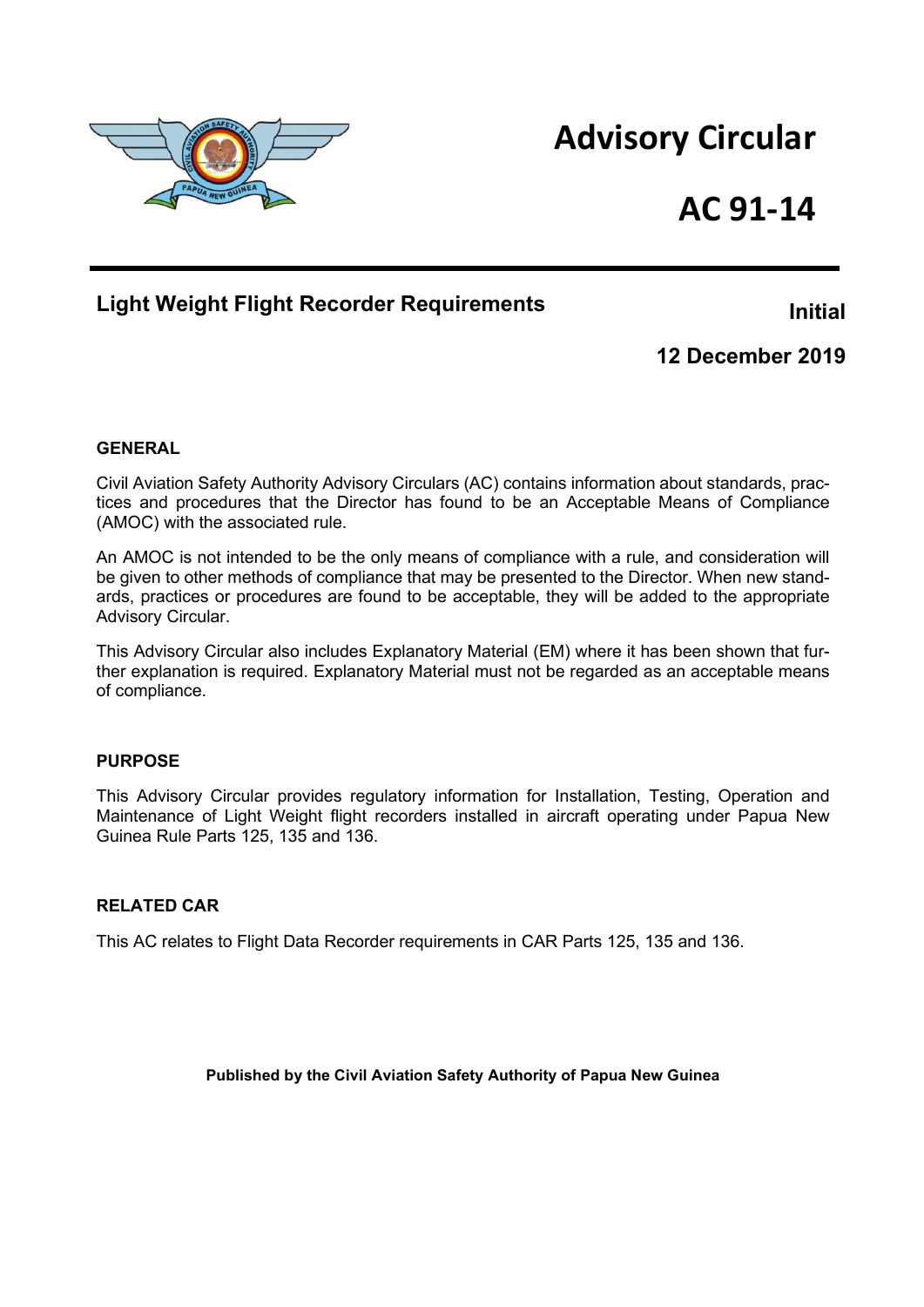# **Table of Contents**

| $\mathbf{1}$ . |                                                                   |  |  |
|----------------|-------------------------------------------------------------------|--|--|
| 2.             |                                                                   |  |  |
| 3.             |                                                                   |  |  |
| 4.             |                                                                   |  |  |
| 4.1            |                                                                   |  |  |
| 5.             |                                                                   |  |  |
| 6.             |                                                                   |  |  |
| 7 <sub>1</sub> | AIRBORNE IMAGE RECORDER (AIR) AND AIRBORNE IMAGE RECORDING SYSTEM |  |  |
| 8.             | LIGHT WEIGHT FLIGHT RECORDERS CONSIDERED ACCEPTABLE TO THE        |  |  |
| 9.0            | LIGHT WEIGHT FLIGHT RECORDERS - AIR OPERATOR REQUIREMENTS. 7      |  |  |
| 9.1            |                                                                   |  |  |
| 9.2            |                                                                   |  |  |
| 9.3            |                                                                   |  |  |
| 9.4            |                                                                   |  |  |
| 10.            | AIRCRAFT MAINTENANCE PROGRAM INSPECTION<br>REQUIREMENTS7          |  |  |
| 11.            |                                                                   |  |  |
| 12.            |                                                                   |  |  |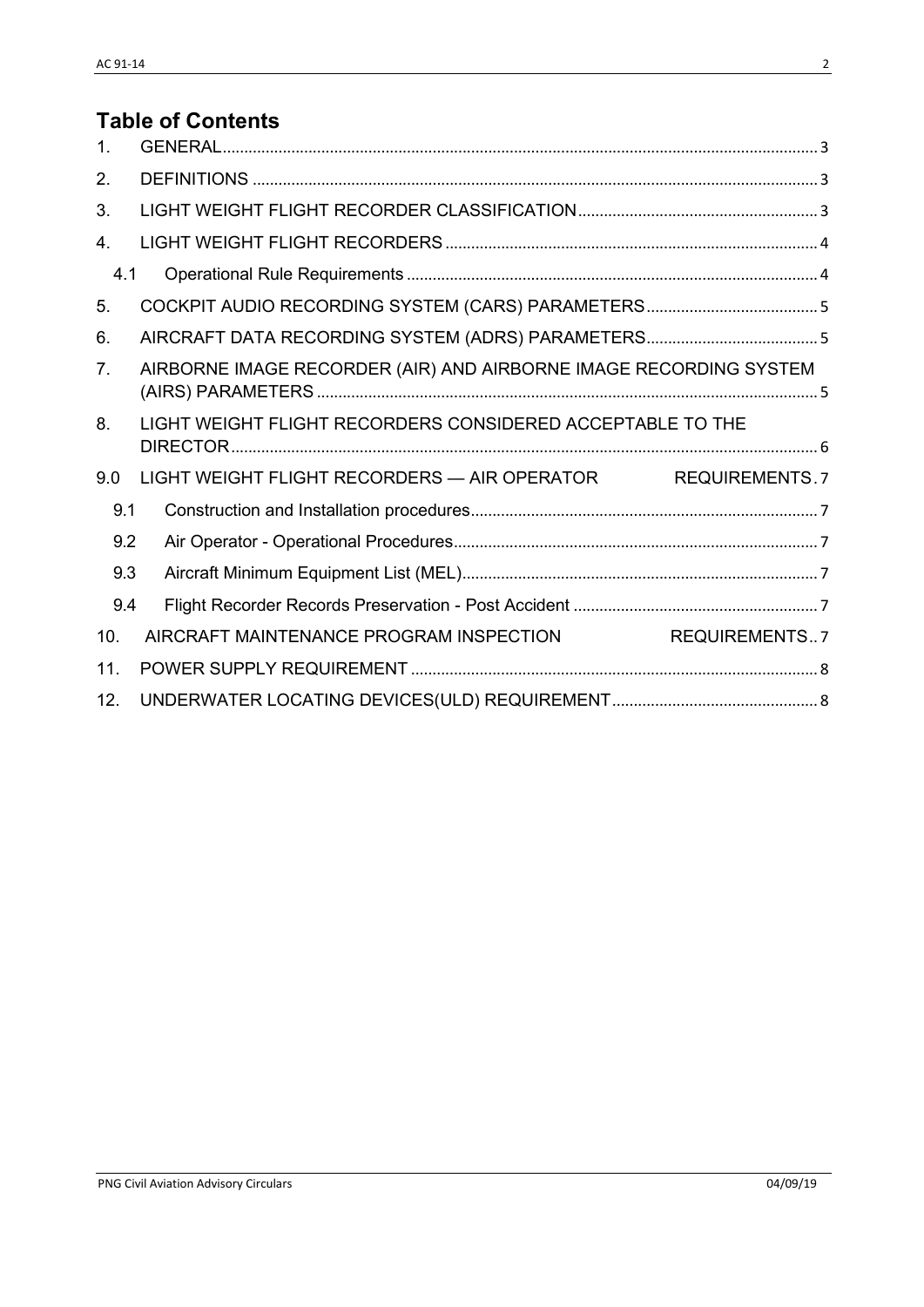### <span id="page-2-0"></span>**1. GENERAL**

- 1.1 This Advisory Circular is applicable to all aircraft operated in Papua New Guinea under rule parts 135, 136 and 125.
- 1.2 Rule parts 135.365, 136.515 and 125.369 prescribes the requirements for the fitment of flight data recorders for operations under:
	- Part 135 Air Operations: Small Aeroplanes
	- Part 136 Air Operations: Helicopters
	- Part 125 Air Operations: Medium Aeroplanes

This Advisory Circular provides information on light weight flight recorders considered acceptable to the Director for fitment on Part 135, 136 and 125 aircraft.

### <span id="page-2-1"></span>**2. DEFINITIONS**

**Aircraft Data Recording System (ADRS):** A light weight aircraft flight recorder that records aircraft data.

**Airborne Image Recording System (AIRS):** A light weight aircraft flight recorder that records aircraft cockpit images.

**Class C AIR:** An Airborne Image recorder that captures the images of instruments and the control panels.

**Cockpit Audio Recording System (CARS):** A light weight aircraft flight recorder that records aircraft communications and cockpit environmental noise.

**Commercial Operation:** An aircraft operation involving transportation of passengers, cargo or mail for remuneration or hire.

**Flight Recorder:** A type of recorder accepted by the Director to be installed in the aircraft for the purpose of complementing accident/incident investigation.

**Light Weight Flight Recorders**: Low cost, lightweight and compact flight data recorders installed on smaller aircraft because of performance limitations without giving up critical benefits in flight data recording system of complicated FDRs of larger aircraft.

**MCTOW:** means Maximum Certificated Take-Off Weight

# <span id="page-2-2"></span>**3. LIGHT WEIGHT FLIGHT RECORDER CLASSIFICATION**

Light Weight flight recorders required to be installed comprise one or more of the following systems:

- An aircraft data recording system (ADRS); or
- A cockpit audio recording system (CARS); or
- An airborne image recording system (AIRS).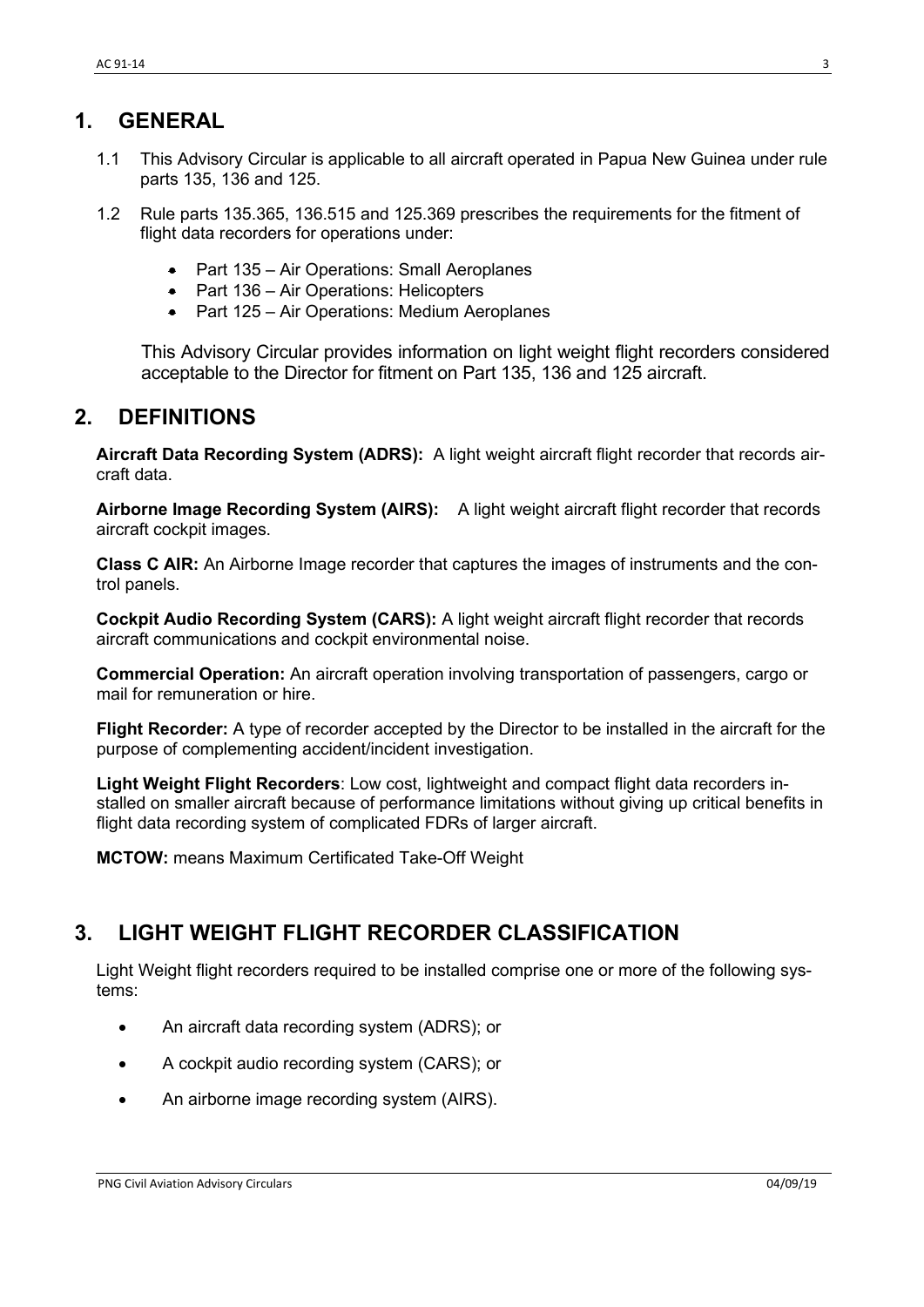# <span id="page-3-0"></span>**4. LIGHT WEIGHT FLIGHT RECORDERS**

### <span id="page-3-1"></span>**4.1 Operational Rule Requirements**

#### **4.1.1 EM 135.365 Small Aeroplanes – Commercial Air Transport**

- **4.1.1.1** All aeroplanes fitted with turbine engines operated as commercial air transport of a MCTOW of 5700 kg or less and engaged in international air operations shall be equipped with a flight data recorder in accordance with Part 135 Appendix A.3.
- **4.1.1.2** Part 135 Appendix A.3(4) to A.3(7) provides operators options to fit audio/video recorders acceptable to the Director as follows:
	- An aircraft data recording system (ADRS); or
	- A cockpit audio recording system (CARS); or
	- An airborne image recording system (AIRS); or
	- A single recorder capable of recording all three above

### **4.1.2 EM 136.515 Helicopters- Commercial Air Transport**

- **4.1.2.1** Fitment of flight data recorders to helicopters of a MCTOW up to 3175kg is not required, however, operators may opt to fit a light-weight flight recorder.
- **4.1.2.2** All helicopters of a MCTOW of over 3175 kg shall be equipped with A flight data recorder in accordance with Part 136 Appendix A.2.
- **4.1.2.2** Part 136 Appendix A.2(3) to A.2(7) provide operators options to fit audio/video recorders acceptable to the Director as follows:
	- An aircraft data recording system (ADRS); or
	- A cockpit audio recording system (CARS); or
	- An airborne image recording system (AIRS); or
	- A single recorder capable of recording all three above

### **4.1.3 EM 125.369 Medium Aeroplanes – Commercial Air Transport**

- **4.1.3.1** All aeroplanes operated as commercial air transport of a MCTOW of over 5700 kg or is type-certified for more than 9 passenger seats shall be equipped with a flight data recorder in accordance with Part 125 Appendix A.4.
- **4.1.3.2** Part 125 Appendix A.4(4) to A.4(7) provides operators options to fit audio/video recorders acceptable to the Director as follows:
	- An aircraft data recording system (ADRS); or
	- A cockpit audio recording system (CARS); or
	- An airborne image recording system (AIRS); or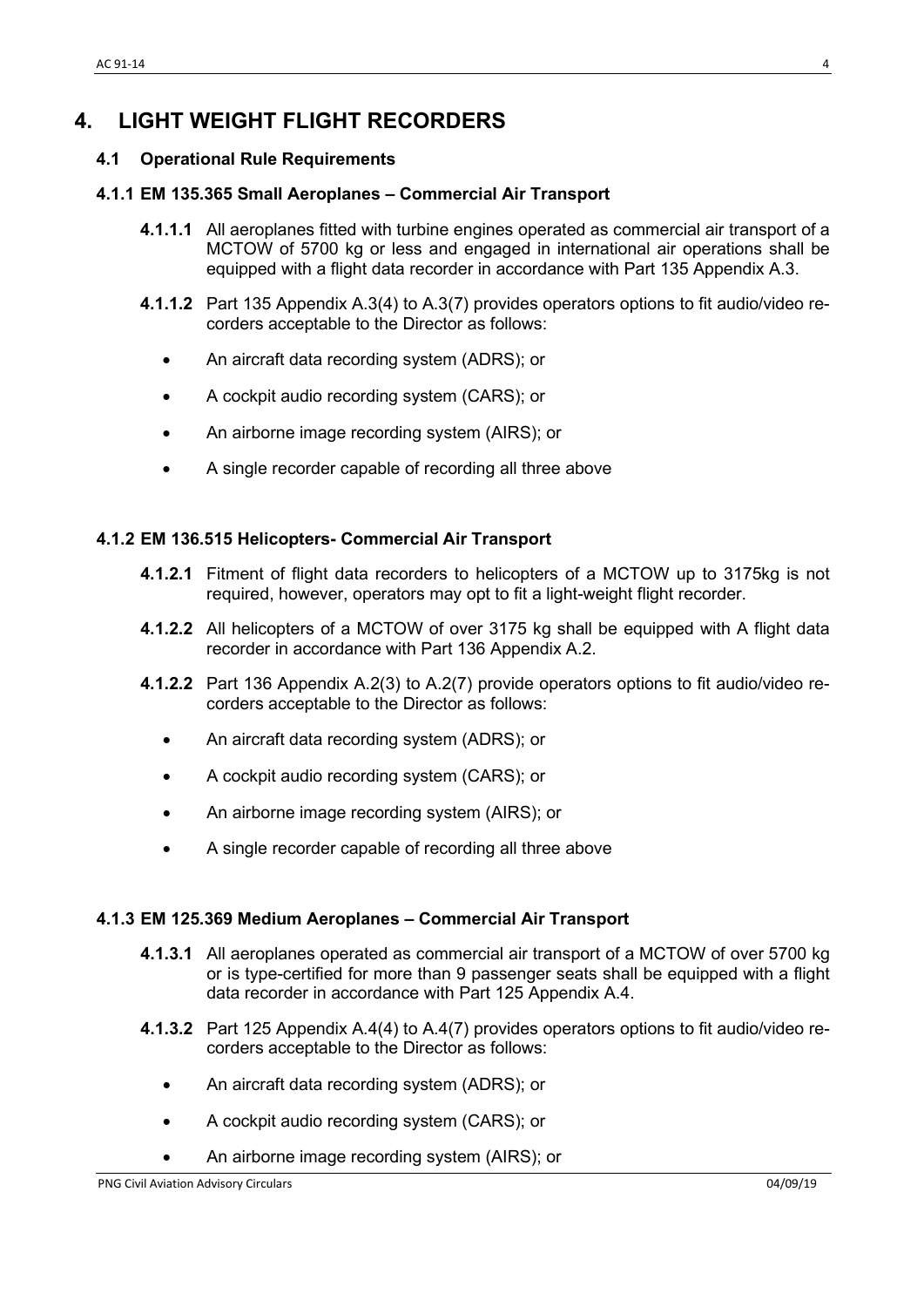• A single recorder capable of recording all three above

# <span id="page-4-0"></span>**5. COCKPIT AUDIO RECORDING SYSTEM (CARS) PARAMETERS**

As a minimum, the CARS shall record the following mandatory parameters:

- voice communication transmitted from or received by the aircraft radio;
- aural environment in the flight deck; and
- voice communication of flight crew members in the flight deck using the aircraft's interphone system, if installed.

# <span id="page-4-1"></span>**6. AIRCRAFT DATA RECORDING SYSTEM (ADRS) PARAMETERS**

As a minimum, the ADRS should record the following mandatory parameters:

- heading
- pitch attitude
- roll attitude
- ground speed
- vertical speed
- **latitude**
- **longitude**
- pitch rate
- roll rate
- yaw rate
- normal acceleration
- lateral acceleration
- longitudinal acceleration
- altitude

# <span id="page-4-2"></span>**7. AIRBORNE IMAGE RECORDER (AIR) AND AIRBORNE IMAGE RE-CORDING SYSTEM (AIRS) PARAMETERS**

- 7.1 Classes of AIR/AIRS
	- 7.1.1 An AIR or AIRS can be of a type that captures the general cockpit area in order to provide data supplemental to conventional flight recorders; or

PNG Civil Aviation Advisory Circulars 04/09/19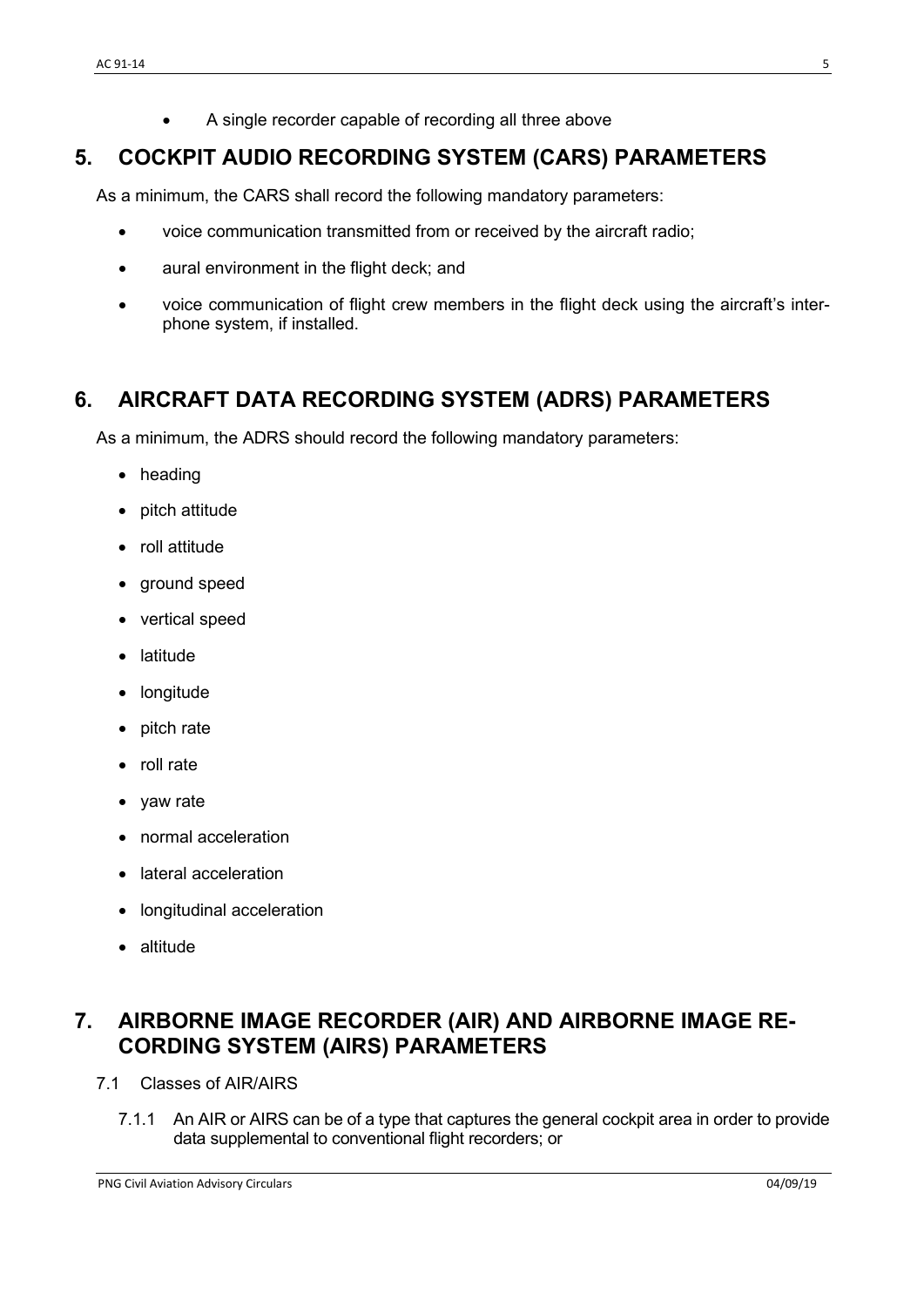- 7.1.2 An AIR or AIRS can be of a type that captures instruments and control panels or both.
- 7.2 As a minimum, the AIRS should record the following mandatory parameters:
	- heading
	- pitch attitude
	- roll attitude
	- ground speed
	- vertical speed
	- latitude
	- longitude
	- pitch rate
	- roll rate
	- yaw rate
	- normal acceleration
	- lateral acceleration
	- longitudinal acceleration
	- audio Crew and ATC communication/Ambient audio
	- altitude
	- aircraft tracking
	- Cockpit imaging

### <span id="page-5-0"></span>**8. LIGHT WEIGHT FLIGHT RECORDERS CONSIDERED ACCEPTABLE TO THE DIRECTOR**

8.1 Table 1 below contains light weight flight recorders that have been assessed against the requirements of this Advisory Circular and are considered acceptable to the Director for fitment on Part 135, 136 and 125 aircraft:

### *Table 1 – List of Light Weight Flight Recorders considered acceptable to Director*

| LIGHT WEIGHT FLIGHT RECORDER TYPE | <b>RECORDER CAPABILITY / LIMITS</b> |
|-----------------------------------|-------------------------------------|
| APPAREO VISION 1000 SYSTEM        | CARS, ADRS & AIR/AIRS capable       |

8.2 AOC holders, may make application to the Director for assessment and acceptance of other light weight flight recorders.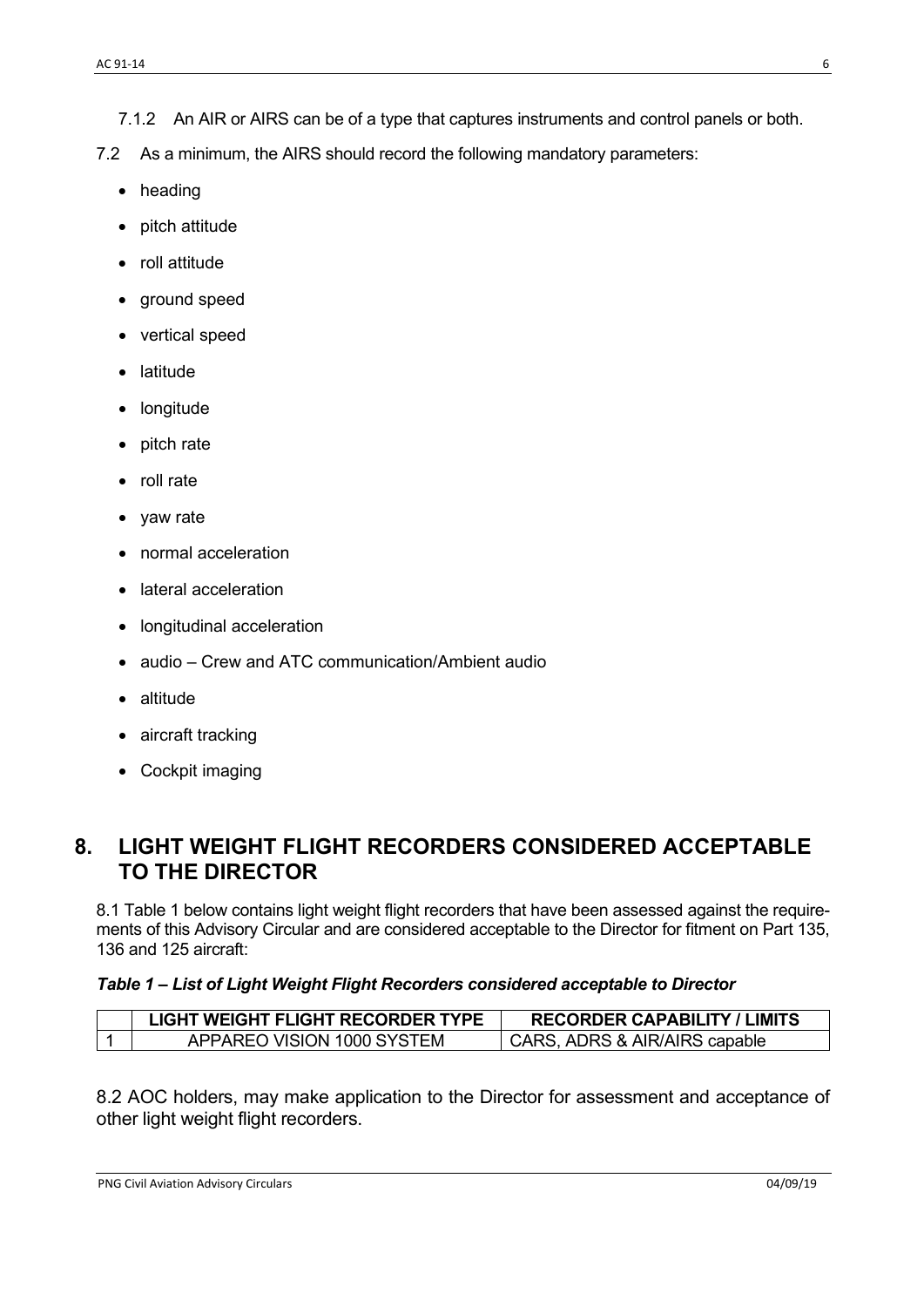### <span id="page-6-0"></span>**9.0 LIGHT WEIGHT FLIGHT RECORDERS — AIR OPERATOR REQUIREMENTS**

#### <span id="page-6-1"></span>**9.1 Construction and Installation procedures**

9.1.1 Light Weight Flight recorders shall be constructed, located and installed so as to provide maximum practical protection for the recordings in order that the recorded information may be preserved, recovered and transcribed. Light Weight Flight recorders should meet the prescribed crashworthiness and fire protection specifications in EUROCAE ED-112, ED-56A, ED-55, Minimum Operational Specifications (MOPS), or earlier equivalent documents.

9.1.2 Installation of Light Weight Flight Recorders on aircraft should be carried out in accordance with guidance contained in PNG Advisory Circular AC 43-12 Avionics Installations – Acceptable Technical Data, as applicable.

### <span id="page-6-2"></span>**9.2 Air Operator - Operational Procedures**

AOC holders shall ensure that their operational procedures including MEL, reflect procedures consistent with the operational requirements specified in rules 135.71, 136.71 and 125.77 and the following:

- 9.2.1 Flight recorders shall not be switched off during flight time.
- 9.2.2 To preserve flight recorder records, flight recorders shall be deactivated upon completion of flight time following an accident or incident. The flight recorders shall not be reactivated before their disposition as determined in accordance with the instructions issued by Director.

#### <span id="page-6-3"></span>**9.3 Aircraft Minimum Equipment List (MEL)**

Operational checks and evaluations of recordings from the flight recorder systems shall be conducted to ensure the continued serviceability of the recorders.

Light Weight Flight Recorder systems should be categorized as category B item(s) in the aircraft **MFL.** 

#### <span id="page-6-4"></span>**9.4 Flight Recorder Records Preservation - Post Accident**

AOC holders, shall ensure, to the extent possible, in the event the aeroplane /helicopter becomes involved in an accident, the preservation of all related flight recorder records and, if necessary, the associated flight recorders, and their retention in safe custody pending their disposition in accordance with instruction issued by PNG Accident Investigation Commission (PNG AIC).

### <span id="page-6-5"></span>**10. AIRCRAFT MAINTENANCE PROGRAM INSPECTION REQUIREMENTS**

Operators should ensure the following are incorporated into the aircraft maintenance programme for each aircraft;

- 10.1 The inspection of the recorder and the recorded data shall be included in the aircraft maintenance schedule /checks;
- 10.2 Analysis of the recorded data from the flight recorders shall ensure that the recorder operates correctly for the nominal duration of the recording.
- 10.3 A flight recorder system shall be considered unserviceable if there is a significant period of poor quality data, unintelligible signals, use of outdated GPS source database, or if one or more of the mandatory parameters is not recorded correctly.